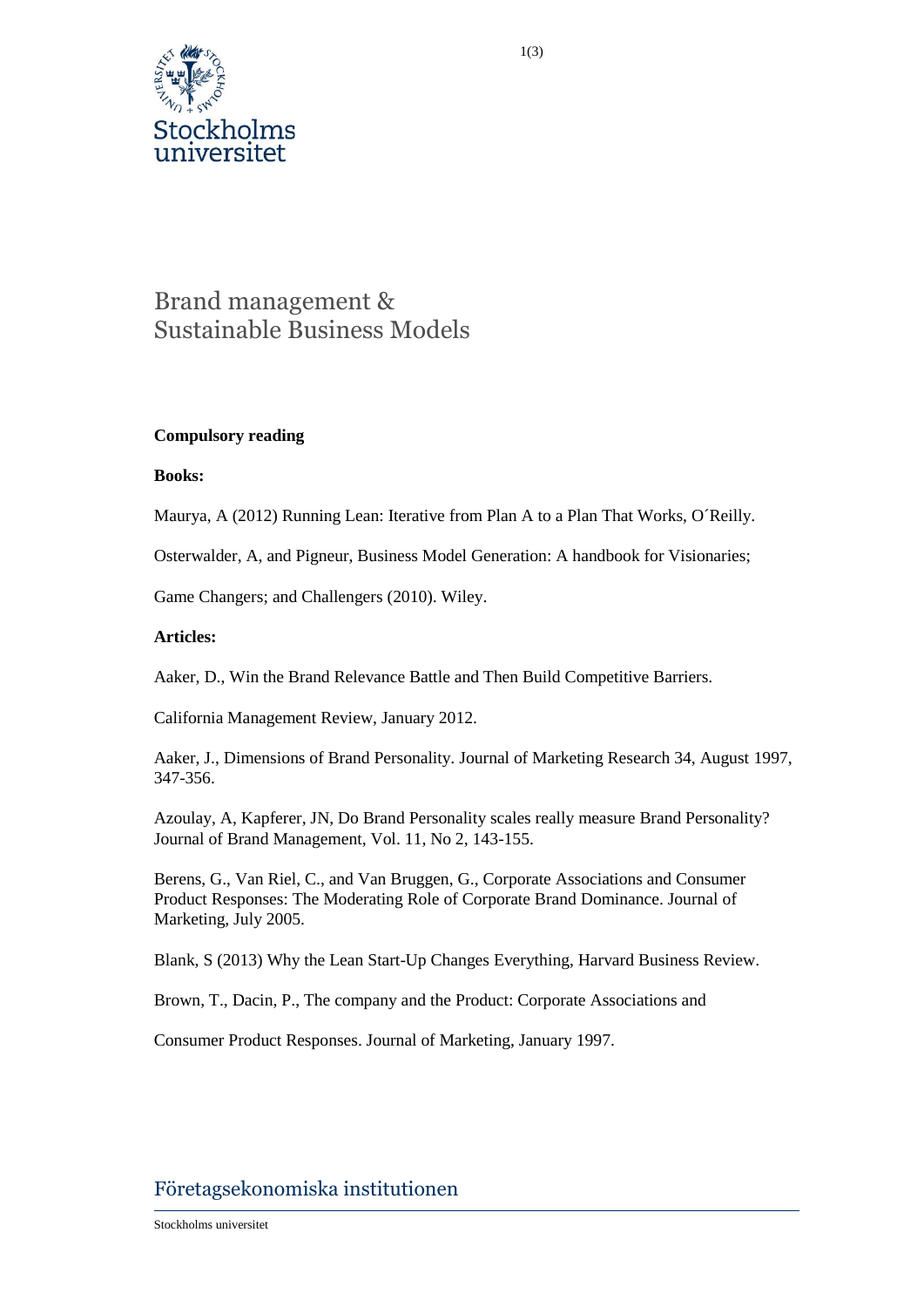

Christensen, C.M., Bartman, T, & van Beyer, D (2016) The Hard Truth about Business Model Innovation, MIT Sloan Management Review, fall 2016.

Christensen, C.M, Cook, S & Hall, T (2006) Marketing Malpractice: The Cause and the Cure, Harvard Business Review.

Christensen, C.M., Hall, T., Dillon, K & Duncan, D, S (2016) Know your customers jobs to be done, Harvard Business Review.

Christensen, C.M., Raynor, M, & McDonald, R (2016) What is Disruptive Innovation? Harvard Business Review.

DaSilva, C.M & Trkman, P., (2013) Business Model: What It Is and What It Is Not, Long Range Planning.

Davies, G, Chun, R., da Silva, V., A corporate character scale to assess employee and customer views of organization reputation. Corporate Reputation Review 7 (2), 125-146. 2004.

Fombrun, C, Ponzi, L, and Newburry, W., Stakeholder Tracking and Analysis: The RepTrak System for Measuring Corporate Reputation. Corporate Reputation Review, Vol. 18, No. 1, pp 3-24, 2015.

Girotra, K., & Netessine, S (2014) Four Paths to Business Model Innovation, Harvard Business Review, 2014.

Hoeffler, S, & Keller, KL (2003) The Marketing Advantages of Strong Brands, Brand Management, 421-445.

Keller (2001) Building Customer-Based Brand Equity: A Blueprint for Creating Strong Brands, Working paper Marketing Science Institute.

Keller, KL (1993) Conceptualizing, Measuring, and Managing Customer-Based Brand Equity, Journal of Marketing, 1-22

Keller, KL, Sternthal, B, and Tybout, A., Three questions you need to ask about your brand Harvard Business Review, September 2002.

Kim, W.C, & Mauborgne, R, (2004) Blue Ocean Strategy, Harvard Business Review. 76- 86.

Nidumolu, R., Prahalad, C.K., Rangaswami, M.R., Why Sustainability Is Now the Key

Driver of Innovation, Harvard Business Review, September, 2-9, 2009.